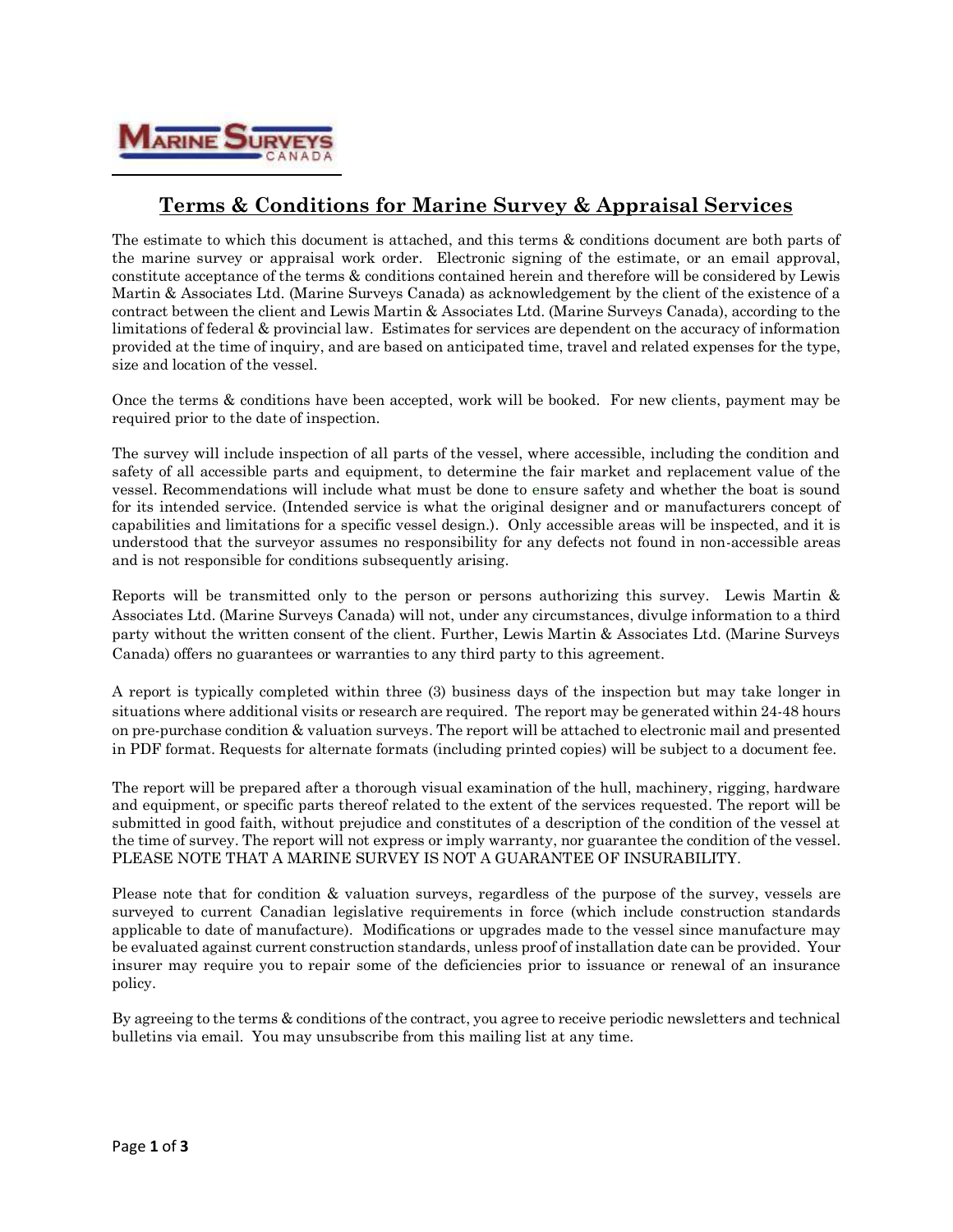## **Limitation of Liability**

Acceptance and use of a marine survey report by the client acknowledges the client's understanding that the report will be composed of information that is believed to be true after reasonable investigation and inquiry but is not warranted to be so. The information will be obtained without drilling, diving, ultrasonics, cleaning or opening up to expose parts or conditions ordinarily concealed. There will be no tests for tightness or soundness conducted other than the conditions noted visually. Acceptance and use of the survey report acknowledges the client's understanding that no determination of stability or structural strength will be made and no opinion expressed. Acceptance and use of the survey report acknowledges the client's understanding that Lewis Martin & Associates Ltd. (Marine Surveys Canada) does not accept any responsibility for damage or deterioration not found or discovered during the course of survey, nor for consequential damage, deterioration or loss due to any error or omission. The Client hereby undertakes to keep the Surveyor/Consultant and its employees, agents and subcontractors indemnified and to hold them harmless against all actions, proceedings, claims, demands or liabilities whatsoever or howsoever arising which may be brought against them or incurred or suffered by them, and against and in respect of all costs, loss, damages and expenses (including legal costs and expenses on a full indemnity basis) which the Surveyor/Consultant may suffer or incur (either directly or indirectly) in the course of the services under these Conditions. Notwithstanding the above clause, in the event that the Client proves that the loss, damage, delay or expense was caused by the negligence, gross negligence or wilful default of the Surveyor/Consultant aforesaid, then, save where loss, damage, delay or expense has resulted from the Surveyor's/Consultant's personal act or omission committed with the intent to cause same or recklessly and with knowledge that such loss, damage, delay or expense would probably result, the Surveyor's/Consultant's liability for each incident or series of incidents giving rise to a claim or claims shall never exceed a sum equal to the Surveyor's/Consultant's charges.

## **Terms and Conditions of Your Survey/Appraisal**

Lewis Martin & Associates Ltd. (Marine Surveys Canada) provides marine surveys according to the following terms and conditions. You (the client) and Lewis Martin & Associates Ltd. (Marine Surveys Canada) agree as follows:

- You are requesting the Attending Surveyor for Lewis Martin & Associates Ltd. (Marine Surveys Canada) to undertake the marine survey or appraisal of the vessel designated on the attached estimate
- The Attending Surveyor for Lewis Martin & Associates Ltd. (Marine Surveys Canada) agrees to undertake the assignment and to use due diligence and reasonable care to determine and report the condition of the vessel within the terms and conditions within this agreement and with the report.
- The report comprises full and complete findings; this agreement does not extend to verbal statements, opinions or other representations that may be made in the course of business that are not otherwise found in the body of the written report.
- The report is submitted for the sole and exclusive use of the client. You specifically agree not to release, nor reveal the report, nor any part thereof, to any party aside from an insurer or prospective insurer. Third Parties may not rely upon the report's content for their own purposes. You specifically agree not to reproduce, photocopy, nor quote the report, nor any part thereof.
- You specifically agree to save harmless the Attending Surveyor for Lewis Martin & Associates Ltd. (Marine Surveys Canada), personally and as officers, directors, employees, sub-contractors or employees of sub-contractors, as the case may be, from any loss of claim of any kind whatsoever, arising from the use or reliance of any third party or parties of the report, or its content or findings. The use of, or reliance upon the report as a "seller's survey" by subsequent purchasers or parties in interest including charterers is specifically prohibited.